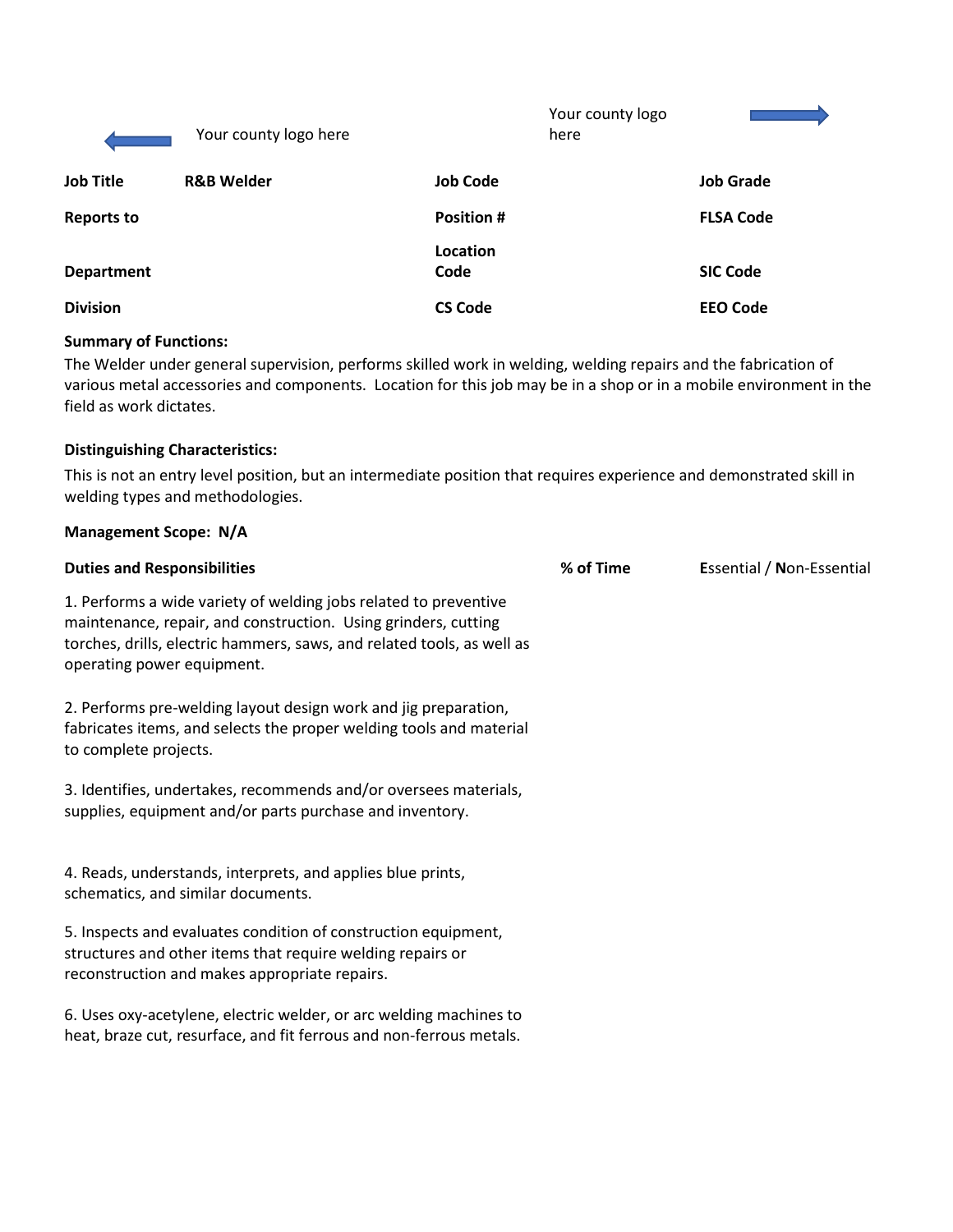7. Performs tasks using cutting, welding, and grinding equipment; utilizes various metals, including steel, copper, aluminum, and brass.

8. Measures dimensions of products or work pieces to verify conformance to specifications.

9. Performs other job-related duties as assigned.

# **Minimum Qualifications**

# Education, Experience and Training:

High school diploma or GED **AND** two (2) years of journey level welding experience with one (1) year experience as a welder in a heavy equipment construction work environment.

Licenses, Registrations, Certifications, or Special Requirements:

Class B CDL with good driving record.

Preferred:

# **Knowledge, Skills & Abilities:**

# **Knowledge of:**

\* Relevant federal, state, and local laws, regulations, rules, and ordinances pertaining to welding operations.

\* County and departmental policies and procedures related to area of operation and safety including occupational hazards and safety precautions.

\* The use of proper tools, equipment utilized, safety requirements, techniques, practices and principles of welding principles and practices of all types of welding and fabrication.

\* Types and blends of ferrous and non-ferrous metals and their compatibility to various welding rods and mig wires; raw materials, production processes, quality control, costs, and other techniques for maximizing the effective manufacture of goods.

\* Design techniques, tools, and principles involved in the production or repair of materials; safety procedures.

### **Skill in:**

\* Using oxyfuel, shielding metal arc welding (SMAW) (aka stick), metal inset gas (MIG) and tungsten insert gas (TIG) types of welding.

- \* Proficient with the use of plasma cutters.
- \* Proficient in flat, horizontal, vertical, and overhead welding positions.
- \* Applying proper and applicable safety practices, procedures, and regulations.
- \* Working with others, including working as a team member.